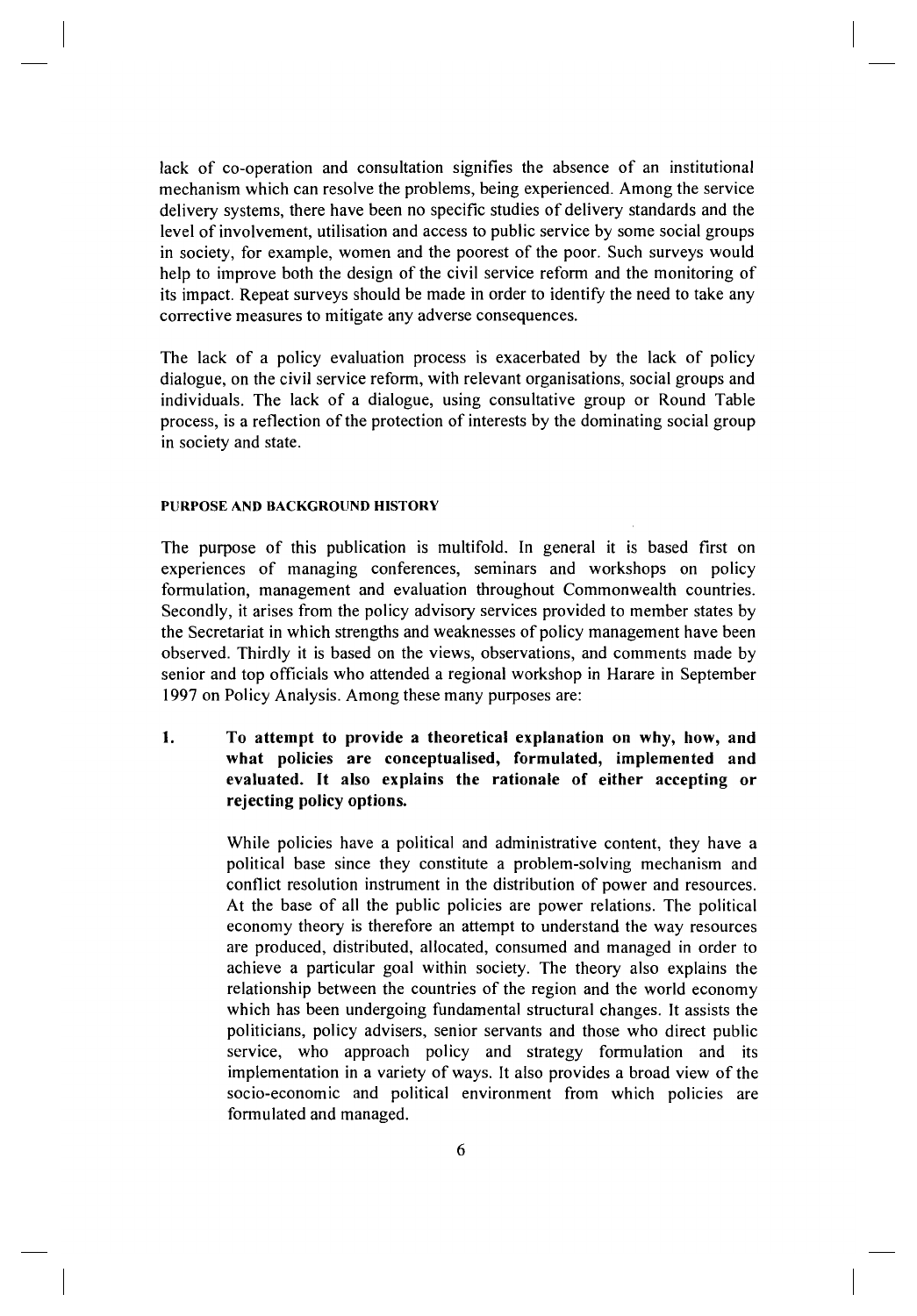## **2. T o improv e th e seemingl y purel y narro w technica l o r institutiona l**  approach to the policy management process particularly in the **reform of the civil service.**

In the past, little attention has been given to the policy process by researchers, practitioners and or the donor community. Most government institutions responsible for research are either unfamiliar with the policy process concept or are uncomfortable with it. This publication should contribute to the study on policy process, particularly the identification of boundaries, demarcation of its essential peculiar features and identification of dynamic elements and the extraneous forces which impact on it. Unless serious attention is given to policy analysis and evaluation, the efforts of enhancing policy management may not be effective. Thus, an efficient and effective policy management process is essential, if not a prerequisite, to sustainable economic and social development.

It is argued that the organisational structure, management systems, technical skills, knowledge, information system, and overall infrastructure must be available and of a high quality to be able to understand the intricacies of policy development and management. In many countries of the region such capacities are absent, hence their inability to successfully manage the reform of the public service. The experiences of the several civil service reforms carried out by many countries in the region in the Seventies and Eighties should have warned these governments of the dangers inherent in the externally-determined reforms, often imposed, and the likelihood of their failure. Nevertheless, either because of the absence of a historical memory within African governments, or because of the poor means of sharing information and experience or because of the weakness of the governments in the face of pressures from international financial institutions, the civil service reforms which were identical were accepted and implemented during the last ten years using the same philosophy and practices.

Reforms were expected to be implemented by a civil service whose organisational culture was archaic and therefore could not sustain any changes with which it was not familiar and which often threatened its existence. This publication therefore aims to assist bureaucracies to appreciate the need to place emphasis on policy analysis and management, paying particular attention to the conceptualisation and evaluation of the policy processes. It is important for policy managers to realise that the policy management process encompasses a much wider arena than the civil service, though it is central part of it. The multiple links with government on the one hand and civil society on the other, can be properly established through studies, debates and regional sharing of experiences.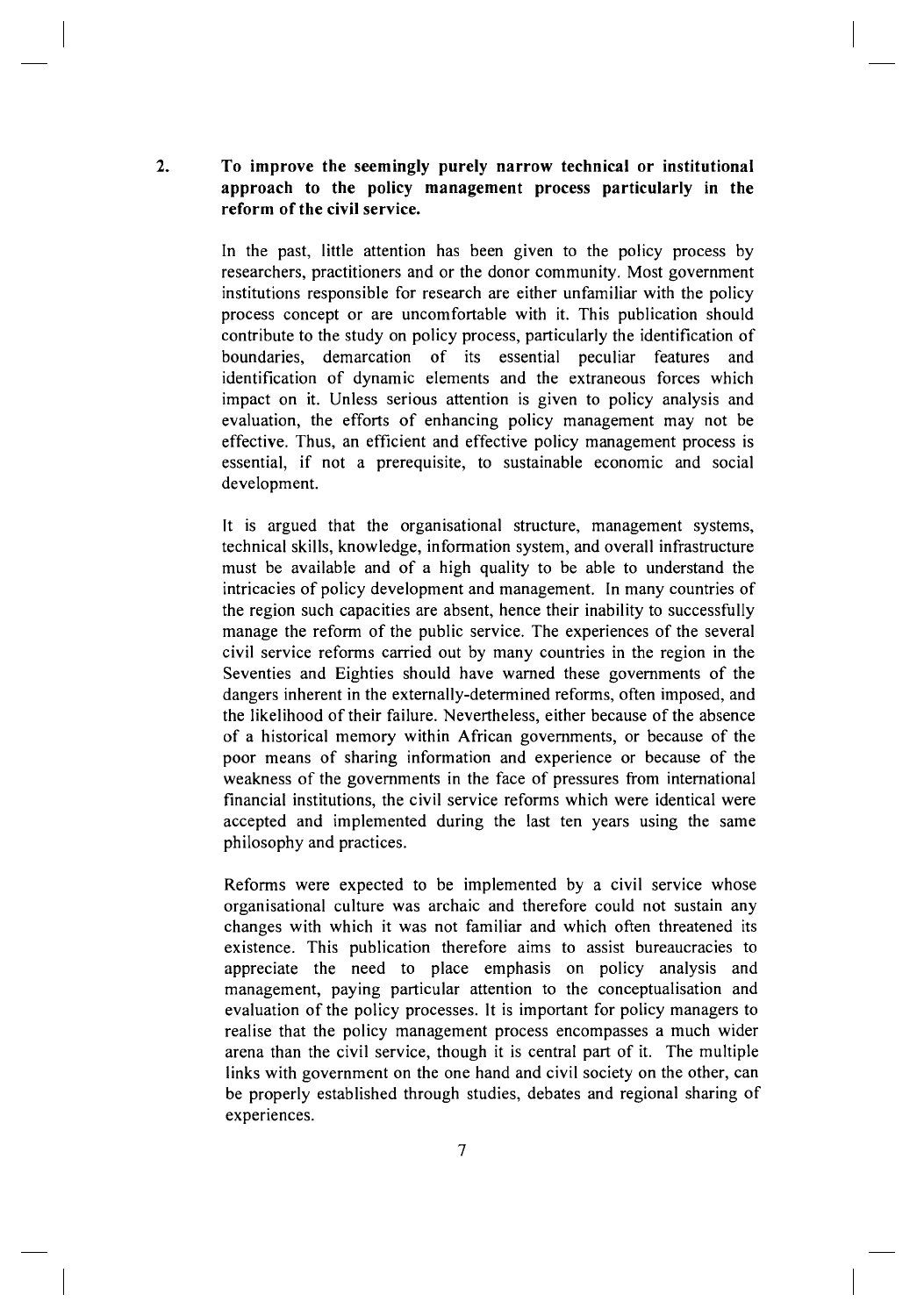## **3.** To support quantitative and qualitative research and evaluative **measures on whether or not the goals of the administrative reforms are being achieved.**

In this regard, measurement indicators are suggested, the theoretical perspectives are recommended and the socio-economic and political environment within which the reforms take place are discussed. Such discussions will widen the horizon, limitations and strengths of the administrative systems in managing the policy process. The study also fills the gaps in knowledge on what constitutes a policy process, since both policy-makers and managers appear to be more concerned with minute details of policies themselves rather than the policy process itself in a given environment.

It is argued that there is a need to link the objectives of the reform with the results. For example, if the reform was to achieve efficiency and to improve service delivery, the policy analysis studies should be able to assist in the re-focusing or re-assessment of the policy in order to address the problem appropriately.

Evidence from the reform of the civil service in Ghana, for example, now shows that downsizing and improved pay do not bring about major changes in performance and the delivery of service to the people. Indeed, observers believe that in Guinea, the country with the largest staffing reductions and pay improvements, moonlighting, rent-seeking, and absenteeism in the civil service have not been significantly curbed.<sup>3</sup>

These problems could be identified through policy evaluation which should be an on-going exercise and should be shared within the region by member states.

**4. T o demonstrate , throug h thre e cas e studie s fro m Botswana , Zambi a**  and Zimbabwe, that the administrative reforms can clearly be **understood an d appreciated i f different institutiona l mechanism s ar e designed to facilitate the policy analysis and management process.** 

> The studies demonstrate this in different ways. First, the link between the state and civil society in policy formulation and evaluation, through a consultative forum. The second demonstrates the need to set up a Policy Analysis Unit which assists cabinet in making the well-informed policy decisions which must be implemented by all ministries in a properly coordinated manner. Thirdly, the co-ordination of policy formulation by the policy managers, i.e. permanent secretaries under the Chairmanship of the Cabinet Secretary, and the link between ministers and civil servants.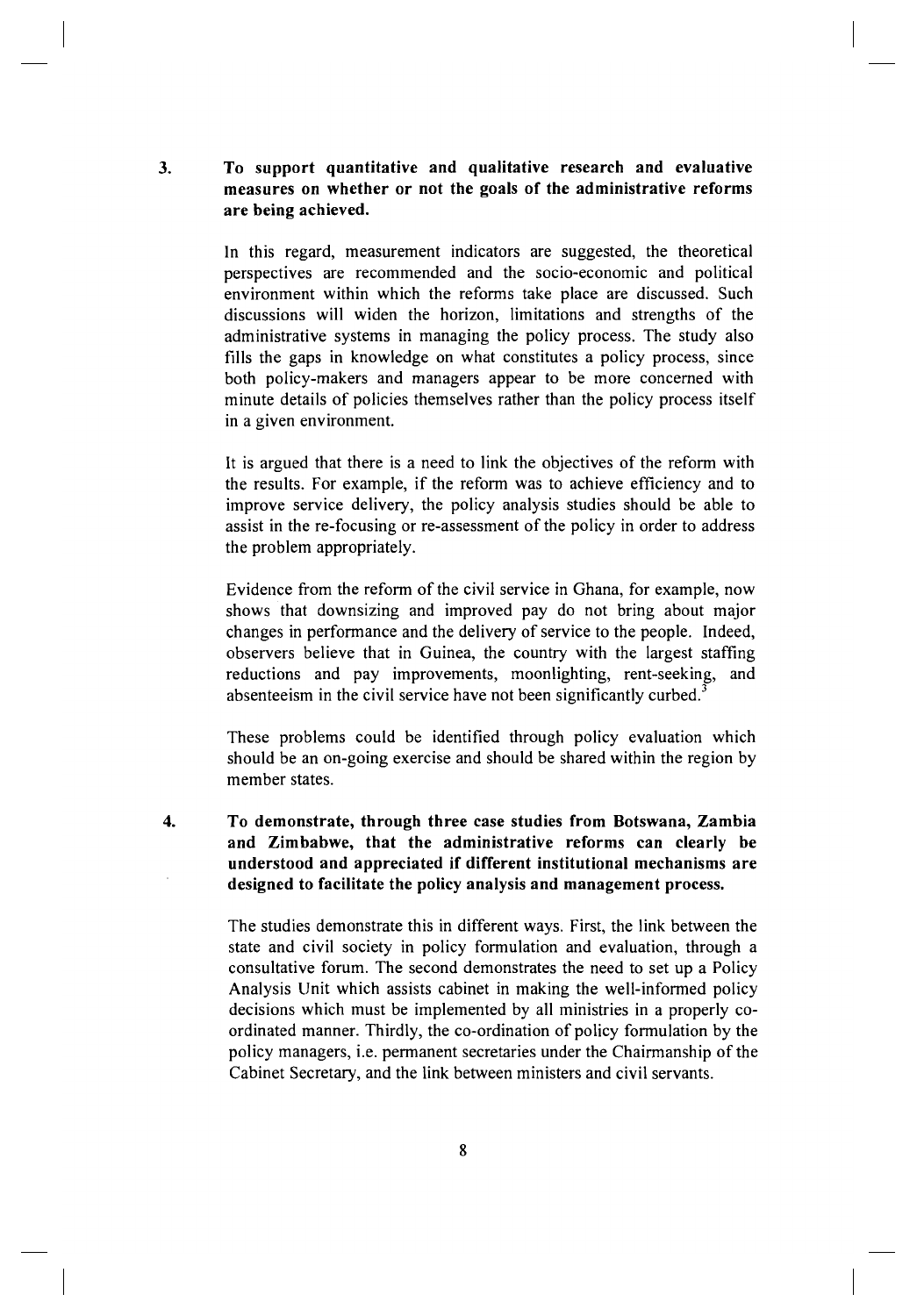The studies demonstrate that there are many ways of doing things differently in order to achieve the desired results. These different approaches constitute the focus of the rethinking of policy analysis and management which has been made necessary by the following events, pressures and fundamental changes taking place in society:

- 1. Once policy development was the unique preserve of the public service, now it is less so. A number of key players in the formulation and management of policy have come on board, e.g. external consultants and international organisation, business community, academics and civil society. The bureaucratic culture which is predicated upon a shared set of values and goals and a centralised and a hierarchical decision-making system have been reformed. Further, there is a formal departure from formulating and managing the policy based on purely traditional, legal, rational and normative construction of public policy.
- 2. The needs, demands and aspirations of the consumers of public policy and civil society have also changed and require different modes of intervention. Citizens are demanding not just the quantity but also the quality of service delivery making it necessary for the development of new ways of meeting them. Further, the policy management structures and systems are now, more than ever before, expected to be accountable, accessible and answerable to a wider public. Many more checks and balances on the distribution and management of resources have been introduced.
- 3. Global changes are now globally similar and shared all over the world. The collapse of command control economies, collapse of welfare statism in developed countries and growing difficulties faced by dependent economies and former colonies, for example, have all had an impact on policy changes in many countries. The strategies for downsizing or rightsizing the public service and decentralising the functions of government have all had an effect on the way in which policies are formulated.
- 4. The decrease in the amount of resources available, the reduction in direct control, the increase in the number of players in the policy process and the focus on results have made it necessary to rethink, redesign and reassess the traditional methods of policy development, implementation and evaluation. The need to equip civil servants with skills, knowledge, technology and appropriate attitudes have resulted in changing the way policies have been formulated and managed, in the past.
- 5. The recognition that "business as usual" no longer applies to today's economic environment and that the organisations need to be fundamentally altered in order to regain or sustain competitive momentum. The need to employ human resources who are proactive in